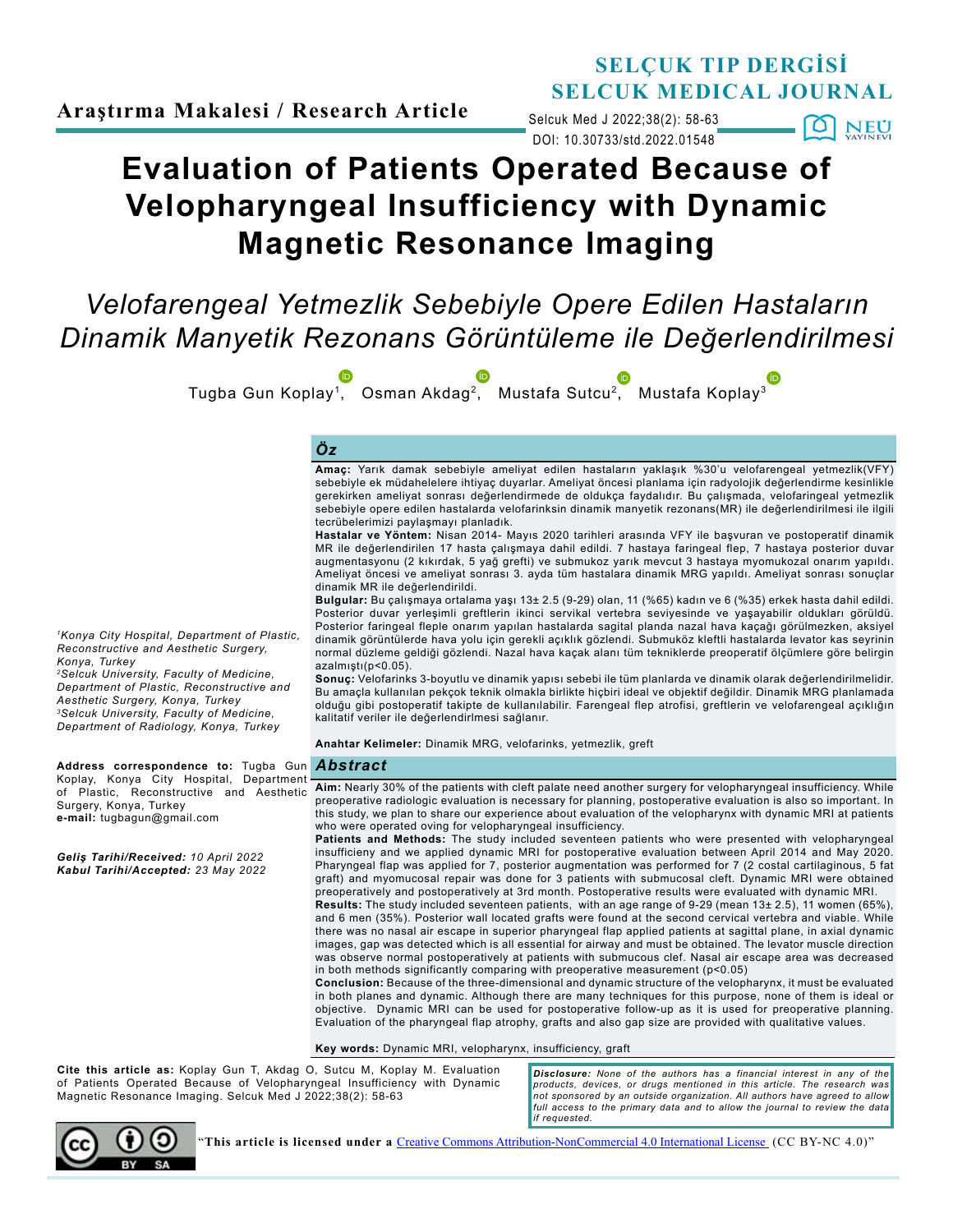#### **INTRODUCTION**

Velopharyngeal insufficiency (VPI) is an inability of velopharyngeal valve closure while oral sound production because of structural or anatomical defect. It is the subset of velopharyngeal dysfunction due to insufficient tissue or mechanical restriction (1). Common causes of VPI are submucous cleft, cleft palate, and surgeries like adenoidectomy(2). Nearly 30% of the patients with cleft palate need another surgery for velopharyngeal insufficiency related to speech problems (3). Since the velopharynx is a three dimensional anatomical structure, it must be overviewed in each projection (4). There are four different closure patterns of velopharynx as coronal, sagittal, circular, and both and it is too important to detect the defect of the closing pattern for planning the treatment method.

Nasoendoscopy, videofluoroscopy, magnetic resonance imaging (MRI), cephalometric studies, nasometry and speech tests are techniques for follow-up and diagnosis (5). These methods obtain anatomical and functional evaluation but usually, objective measurement is not possible. While preoperative radiologic evaluation is necessary for planning, postoperative evaluation is also so important for the assessment of flap contracture at pharyngeal flaps, graft viability of fat or cartilaginous tissue also placement of them at posterior wall augmentation. Additionally, evaluation of nasal air escape and dynamic closure function is too important for speech outcome. Especially in patients with speech disorders despite surgery, nasal air leakage and functional evaluation are provided, and the correct planning of additional interventions is ensured.

In this study, we plan to share our experience about the evaluation of the patients that were operated because of VPI by using the pharyngeal flap, posterior wall augmentation, and muscle repair in submucosal cleft palate through with dynamic MRI.

#### **PATIENTS AND METHODS**

The study included seventeen patients who were presented with velopharyngeal insufficieny and we applied dynamic MRI for postoperative evaluation between April 2014 and May 2020. Patients younger than 7 years old and patients with orthodontic treatment were excluded related to artifact. No patient has required sedation. Preoperative Dynamic MRI and videofluoroscopy had been applied for detecting the closure pattern of the velopharynx to choose the treatment modality. Pharyngeal flap was applied

for 7, posterior augmentation was performed for 7 (2 costal cartilaginous, 5 fat graft) and myomucosal repair was done for 3 patients with submucosal cleft. Posterior wall augmentation was added to 2 patients after pharyngeal flap because of insufficient closure of the sphincter mechanism in two planes, sagittal and coronal. Approval was obtained from the ethics committee for clinical researches at a local university hospital (Registration number: 2021/392).

All the patients were followed-up by speech therapists. Preoperative and postoperative endoscopic videos were taken during preoperative and postoperative periods. Speech records were taken by reading a standard text. Dynamic MRIs were obtained preoperatively and postoperatively at 3rd month. Levator muscle was evaluated in axial and coronal images. Patients were asked to say "MMMM, PPPP, Pokemon" and palate movement was observed. Anatomical structures, levator muscle anatomy, and function, pharyngeal wall movements, graft placement and size, flap size, and nasal air leakage were evaluated.

#### *MR imaging technique*

Magnetic Resonance Imaging subjects were scanned with a 1.5 Tesla MRI scanner (Siemens MAGNETOM Aera, Erlangen, Germany) and a 16-channel head coil in the supine position. All examinations were performed without any sedation. To evaluate the anatomic structure, T1 fast spin echo [repetition time (TR) 650 ms; time to echo (TE) 20 ms; slice thickness (ST) 4 mm] weighted investigations in axial, sagittal, and coronal planes during rest were performed. In addition, we used the half-Fourier acquisition single-shot turbo spin-echo (HASTE) (TR=1,860 ms, TE=116 ms, ST= 4 mm, Voxel size: 1.6×1.6×4.0 mm, field of view (FOV) 300 mm) and true fast imaging with steady-state precession (TrueFISP) sequences (TR=3.45 ms, TE=1.45 ms, ST= 4 mm, voxel size: 0.8×0.8×4.0 mm, FOV 300 mm).

#### *We used the below protocol for dynamic MRI after a localizer view:*

1) T2 HASTE in the axial and sagittal planes according to the localizer during rest,

2) Repeated sagittal, axial, and coronal TrueFISP sequences without speech and during the speech

The T2 HASTE sequences lasted 48 seconds, the TrueFISP sequences lasted an average of 20 seconds, coronal images were taken with 22 seconds and all MR examination took about 15 minutes. Axial images were taken as parallel to the axis of the hard palate. Sagittal TrueFISP sequences were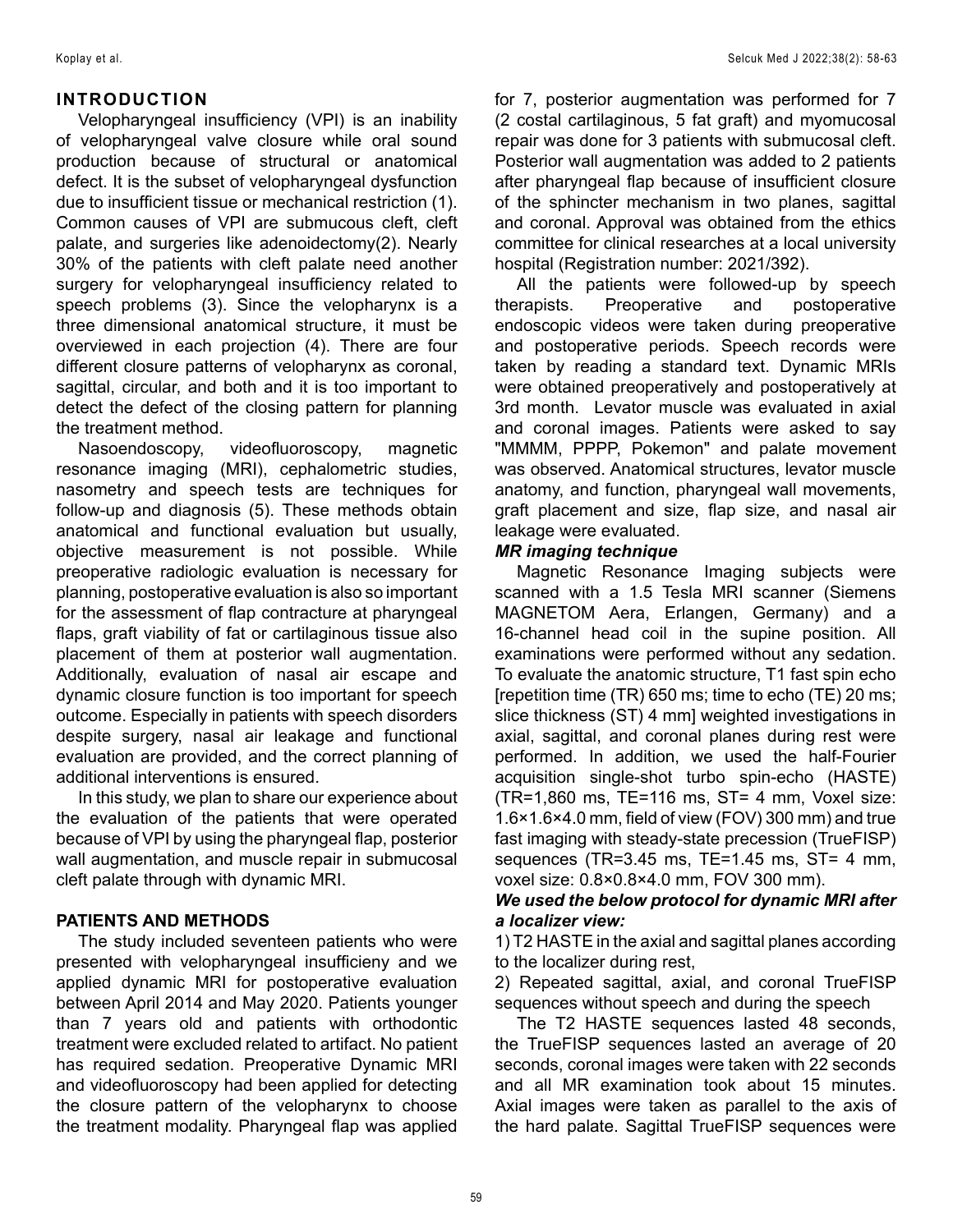taken according to the median sagittal T2 HASTE image and axial planes were taken at the height of maximal velopharyngeal closure in the sagittal planes. The images of all MR imaging patients were archived in the picture archiving and communication system (PACS) system. In addition, all images were transferred to the workstation (Syngo.via) for better evaluation and measurement. In dynamic images, the movement of the uvula and the velopharyngeal patency was investigated. Velopharyngeal area, and nasal air escape area was measured by a semiotomatic software program. Percentage of VPO closure was calculated by comparing preoperative and postoperative images. Statistical analysis was applied by Paired Student's t-test through with SPSS-Statistics-22 program. Differences in means or percentages were considered significant if a P value was below 0.05.

#### **RESULTS**

The study included seventeen patients, mean age of  $13\pm 2.5$  years, 11 women (65%), and 6 men (%25). In the evaluation of anterior, posterior, and lateral wall movements, the best plane was detected as axial ([Video 1](https://www.youtube.com/watch?v=dMYQ76zFAto)). Preoperative closure patterns were suitable for planning. The location and viability of the posterior wall located grafts were evaluated, found at the second cervical vertebra and viable. The cartilage graft was seen as hypointense and the fat graft was seen as hyperintense ([Video 2a](https://www.youtube.com/shorts/4ErsgaXBQ48), [Video 2b](https://www.youtube.com/shorts/sIO5o3hXzyA)). All of the pharyngeal flaps were superior pharyngeal flap. While there was no nasal air escape at sagittal plane, in axial dynamic images, gap was detected which is all essential for the airway and must be obtained. According to the preoperative images, the decrease in leakage was evident ([Video 3a](https://www.youtube.com/shorts/zeWSwznfVok), [Video 3b](https://www.youtube.com/watch?v=Vp_WcikJ-Cg)).

[Video 1](https://www.youtube.com/watch?v=dMYQ76zFAto)**.** Anterior, posterior and lateral wall movements are best observed in the axial T2 weighted dynamic images.

[Video 2a](https://www.youtube.com/shorts/4ErsgaXBQ48)**.** In sagittal dynamic T2 weighted images, cartilage grafts are observed as hypointense (a) and fat grafts as hyperintense (b).

[Video 2b](https://www.youtube.com/shorts/sIO5o3hXzyA)**.** Fat grafts as hyperintense

[Video 3a](https://www.youtube.com/shorts/zeWSwznfVok)**.** [Video 3b](https://www.youtube.com/watch?v=Vp_WcikJ-Cg)**.** In sagittal dynamic T2 weighted images, while there is no nasal air leakage, the required opening for the airway is observed in the axial dynamic images.



**Figure 1.** Three dimension volume rendered image is shown the nasal air leak area in detail.

Levator muscle was examined in all patients. While the levator muscle structure and functions were normal in the preoperative and postoperative images in patients who were operated for cleft palate at an early ages and has been refered us for VPI, the dramatical change was observed in preoperative and postoperative images of submucous cleft palate patients who were operated first time in our clinic because of changing the direction of the muscle from vertical to horizontal. Nasal air escape areas were examined in the axial plane and compared with preoperative images. It was decreased in both methods significantly compared with preoperative measurement (p<0.05) (Table 1). The nasal air leak area was also shown in detail through 3D images (Figure 1).

At 3rd month, posterior wall augmentation procedure was added for two patients who have detected with speech pathology also insufficiency in the flap size and closure in dynamic MRI.

#### **DISCUSSION**

Velopharyngeal insufficiency (VPI) is incomplete closure of the muscular valve or sphincter mechanism between oropharynx and nasopharynx during speech and there becomes hipernasality, and articulation errors during nasal voices (mmm, nnn). Velopharyngeal sphincter mechanism is consist of anteriorly velum,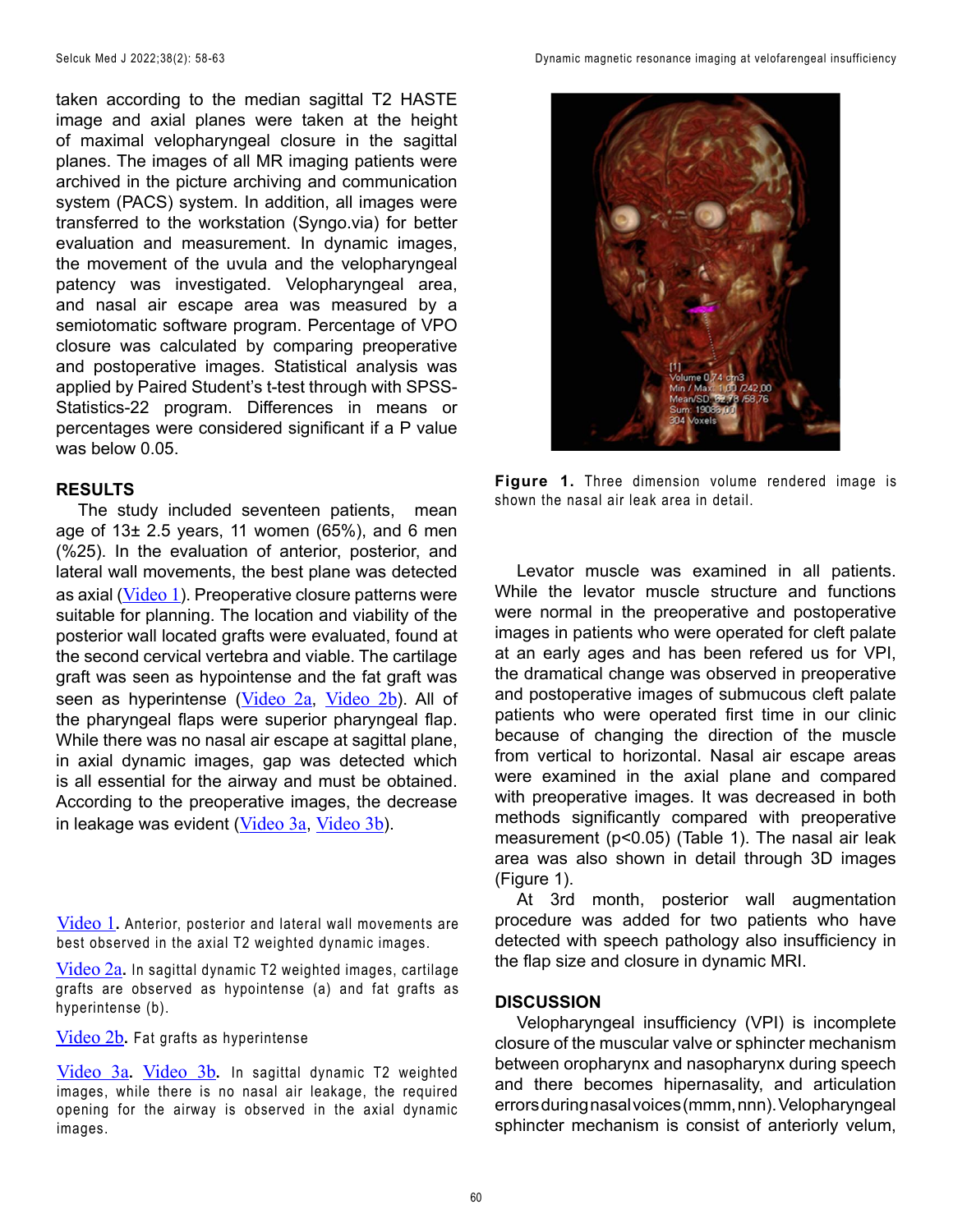**Table 1.** Preoperative and Postoperative MR values of VPO (cm<sup>2</sup>) at Rest

|       | Preoperative   | Postoperative | value      |  |
|-------|----------------|---------------|------------|--|
| mean± | $.96 \pm 0.86$ | .43±0.38      | 0.032<br>. |  |

**Table 2.** Treatment methods accoring to the closure patterns

| Surgical Technique          | <b>Ideal Patient</b>     |
|-----------------------------|--------------------------|
| Posterior wall augmentation | Sagittal closure pattern |
| Pharyngeal flap             | Sagittal closure pattern |
| Sphincter pharyngoplasty    | Coronal closure pattern  |
| Furlow palatoplasty         | Submucous cleft          |

lateraly lateral wall, posteriorly posterior wall, and muscles name of tensor veli palatini, levator veli palatini, palatopharyngeus, palatoglossus, constrictor pharyngeus superior and uvula (6). Except of nasal sounds closes and prevents nasal air escape. There are 4 closure patterns. Coronal, sagittal, circular and both.

The incidence of VPI after cleft surgery is high as 20% to 50% despite successful surgery and it is one of the most controversial the velopharynx to to about cleft palate due to speech, and social problems (7). VPI can occur due to insufficiency of superior and posterior movement of the velum because of levator dysfunction he velopharynx to tion, malposition, or shortens of the soft palate. On the other hand, lateral and posterior wall movement problems and additional surgeries like adenectomy, tonsillectomy... etc can cause incompetence. Besides, patients come in older age with speech problems with nondiagnosed submucous cleft palate. Multidisciplinary team approach with the otolaryngologist, speech therapist, orthodontist, pediatrician, plastic surgeon, psychologist and prosthodontist is required for the management of velopharyngeal insufficiency. For treatment there are surgical and nonsurgical techniques (2). Prosthetic matherials and speech therapies are nonsurgical options for suitable patients. For surgical treatment, it is important to evaluate the gap size, location of the defect, and closure pattern (Table 2) (2).

For preoperative and postoperative evaluation there are clinical and instrumental methods. While intraoral physical examination, evaluation of speech, and history of previous surgeries are clinical methods, cephalometric studies, videofluoroscopy, nasoendoscopy, nasometry, MRI, and electromyography (EMG) are instrumental methods

for evaluation. Videofluoroscopy, cephalometric studies, nasoendoscopy, and speech tests are the most common techniques used for diagnosis and follow up (5) but none of these methods is ideal or objective (2,8). Goal of instruments is to assess structure, movement, the extent of closure, and timing (9). Nasoendoscopy is applied by inserting a flexible fiberoptic laryngoscope through a nasal cavity. Posterior and lateral pharyngeal wall movement, orientation of the levator veli palatini, soft palate, and any gaps during speech can be evaluated. It is still gold standard in evaluation for many institutes (10). It was found insufficient in the evaluation of the lateral wall (11). Difficulty of patient cooperation and obtaining qualitative values are disadvantages.

Radiographic views are obtained by injecting contrast via syringe into a nose to coat the nasopharynx through with videofluoroscopy. Length of velum, posterior, anterior, and lateral wall movement and timing can be assessed (4). Compliance and exposure to ionizing radiation are disadvantages of this technique. It is showen as one of the two primary state-of-the-art tools for examination like endoscopy in recent studies and recommend to do lateral videofluoroscopy as the first stage not to exposure high radiation than nasoendoscopy as a next stage if videofluoroscopy is not enough (4). Nasometry obtains ability of objective measures the amount of nasal acoustic energy and air escape from velum to nose but it is unable to estimate the anatomic and physiological problem and the closure pattern (12).

Velopharenx is a three dimensional anatomical structure, because of this must be overview in each projection (4). Dynamic MRI is another available technology for preoperative and postoperative evaluation with qualitative values (13,14). It is a non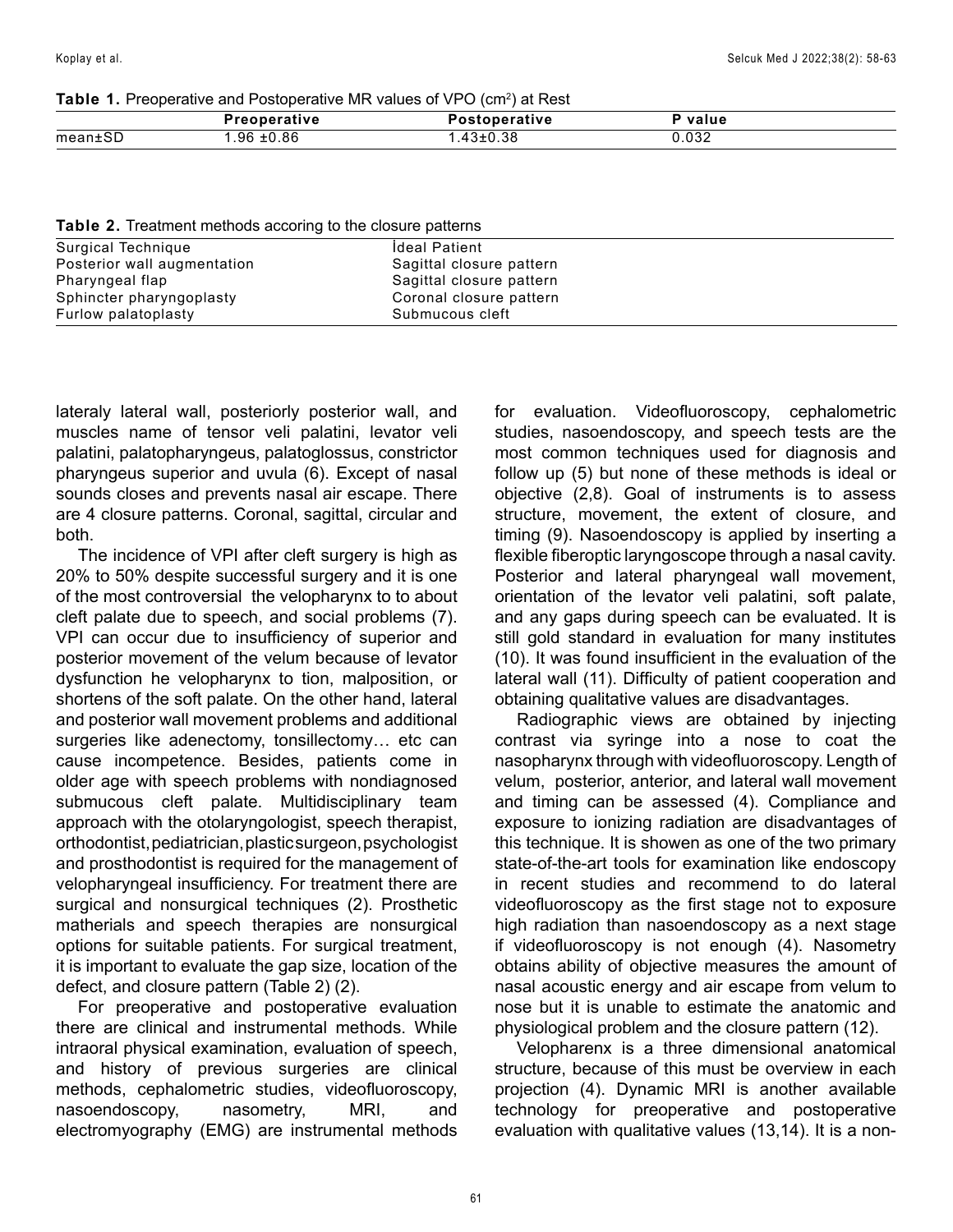invasive method that obtains images and videos in each of three planes (15, 16). So it is very usefull for anatomical and also physiological examination due to being objective, noninvasive, effective, fast, reliable, and easy to tolerate without contrast and ionizing radiation. Patient compliance is easier than nasoendoscopy the because of not being invasive method. Surgical follow up with dynamic MRI is not common but can be used safely. It provides a complete anatomical assessment compared to other methods (17). Movement of the pharyngeal walls can be evaluated during speech. And we can assess our questions in postoperative period like if there is an the atrophy of the flap, atrophy of the graft whether graft position is like our plan or changed, and if there is an air leak in sagittal, coronal, or axial plane. Disadvantages of this technique are cost, claustrophobia, toleration difficulty in children due to sound and long-term period, and taking images at supine position because gravity may affect the speech and closure (12).

In the evaluation of the velopharyngeal area, only sagittal images were used in some studies, while in our study, axial and coronal images were used as well as sagittal images. Anterior, posterior and lateral wall movements were best evaluated on axial T2 weighted images. In addition, nasal air leakage was best evaluated on axial images, and a significant reduction in air leakage was detected in postoperative images, which was found to be consistent with the literature. The limitation of this study is that being designed with a small patient group. We think that it offers a new concept in the evaluation of common atrophy problems, especially of autologous grafts and pharyngeal flaps, or other anatomical or physiological problems after VFI surgery. On the other hand, there is a need for large series, comparing dynamic MRI with videofluoroscopy and nasoendoscopy.

In conclusion, Dynamic MRI can be used for postoperative follow-up as it used for preoperative planning. Evaluation of the atrophy of the pharyngeal flap and grafts that are used for augmentation and also gap size are provided with qualitative values. With limitations like cost, claustrophobia, and toleration problem in children, dynamic MRI obtains three- dimensional, objective, and anatomical also physiological evaluation of the velopharyngeal valve without ionizing radiation, contrast, and invasive techniques.

*Conflict of interest: Authors declare that there is no conflict of interest between the authors of the article.*

*Financial conflict of interest: Authors declare that they did not receive any financial support in this study.*

*Address correspondence to: Tugba Gun Koplay, Konya City Hospital, Department of Plastic, Reconstructive and Aesthetic Surgery, Konya, Turkey e-mail: tugbagun@gmail.com*

#### **REFERENCES**

- 1. Hopper RA, Tse R, Smartt J, et al. Cleft palate repair and velopharyngeal dysfunction. Plast Reconstr Surg 2014;133:852-64.
- 2. Atik B, Bekerecioglu M, Tan O, et al. Evaluation of dynamic magnetic resonance imaging in assessing velopharyngeal insufficiency during phonation. J Craniofac Surg 2008;19:556- 72.
- 3. Naran S, Ford M, Losee JE. What's Nnew in cleft palate and velopharyngeal dysfunction management? Plast Reconstr Surg 2017;139:1343-55.
- 4. Havstam C, Lohmander A, Persson C, et al. Evaluation of VPI-assessment with videofluoroscopy and nasoendoscopy. Br J Plast Surg 2005;58:922-31.
- 5. Witt PD. Evaluation of the velopharynx: Past, present, future. Eur J Plast Surg 1998;21:123-8.
- 6. Perry JL, Kuechn DP. Anatomy and physiology of the velopharynx. In: Losee JE, Kirschner RE, eds. Comprehensive Cleft Care. Boca Raton, Fla: CRC Press 2015:475-92.
- 7. Kummer A W. Anatomy and physiology: the orofacial structures and velopharyngeal valve. In: Kummer A W, ed. Cleft Palate and Craniofacial Anomalies: Effects on Speech and Resonance, 2nd ed. Clifton Park, NY: Delmar Cengage Press 2008:3-30.
- 8. Bardach J, Morris HL. Results of Multidisciplinary management of cleft lip and palate. In: Bardach J,ed. Multidisciplinary management of cleft lip and palate. Philadelphia: WB Saunders Press 1990:763-75.
- 9. Karnell MP, Seaver E. Measurement problems in estimatingvelopharyngeal function. In: Bardach J, Morris HL, eds. Multidisciplinary management of cleft lip and palate. Philadelphia: WB Saunders Press 1990:776-86.
- 10. Ysunza A, Pamplona M, Femat T, et al. Videonasopharyngoscopy as an instrument for visual biofeedback during speech in cleft palate patients. Int J Pediatr Otorhinolaryngol 1997;41(3):291-8.
- 11. Henningsson G, Isberg A. Comparison between multiview videofluoroscopy and nasendoscopy of velopharyngeal movements. Cleft Palate Craniofac J 1991;28:413-37.
- 12. Bettens K, Wuyts FL, Lierde KMV. Instrumental assessment of velopharyngeal function and resonance: A review. J Commun Disord 2014;52:170-83.
- 13. Perry JL, Suddon PB, Kuechn DP, et al. Using MRI for assessing velopharyngeal structures and function. Cleft Palate Craniofac J 2014;51(4):476-85.
- 14. Kao DS, Soltysik DA, Hyde JS, et al. Magnetic resonance imaging as an aid in the dynamic assessment of the velopharyngeal mechanism in children. Plast Reconstr Surg 2008;122:572-7.
- 15. Raola N, Sagarb P, Nimkinb K, et al. New technology: Use of Cine MRI for velopharyngeal insufficiency. Adv Otorhinolaryngol Basel Karger 2015;76:27-32.